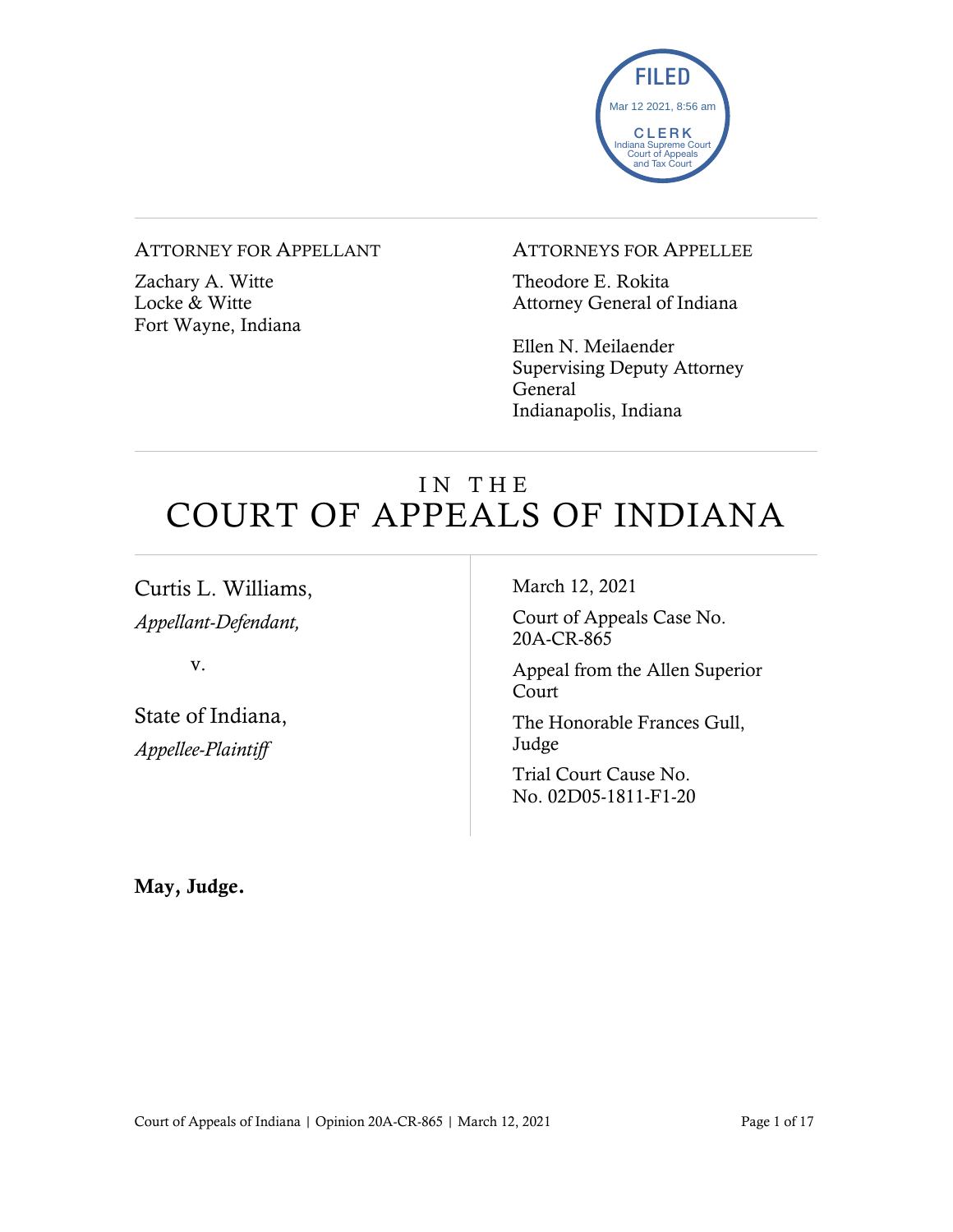[1] Curtis L. Williams appeals following his convictions of two counts of Level 1 felony child molestation, $<sup>1</sup>$  $<sup>1</sup>$  $<sup>1</sup>$  one count of Level 4 felony child molestation, $<sup>2</sup>$  $<sup>2</sup>$  $<sup>2</sup>$  and</sup></sup> one count of Level 6 felony battery. [3](#page-1-2) Williams asserts: (1) the trial court abused its discretion by admitting a recorded forensic interview of A.C.; (2) the State failed to present sufficient evidence to support his convictions; and (3) the sentence imposed is inappropriate. We affirm.

## Facts and Procedural History

- [2] On December 12, 2016, Williams moved in with his girlfriend, Michelle, who lived in the same house as her mother, Jenny. Jenny's boyfriend, Artis, also lived in the house with Jenny, and Artis' daughter, A.C., would stay with him at Jenny's house. A.C. had been born in November 2010. Williams and Michelle moved to their own apartment in March 2017, but they would return to Jenny's house for cookouts, and Michelle gave birth to their daughter on September 24, 2017.
- [3] During a summer day in 2017, when A.C. was six years old, A.C. and Williams were both at Jenny's house for a cookout. When A.C. went into the house for a drink of water, Williams followed A.C. into the house and pushed her into Jenny's bedroom. Williams touched A.C.'s buttocks and her vagina over her

<span id="page-1-0"></span> $1$  Ind. Code § 35-42-4-3(a).

<span id="page-1-1"></span> $^{2}$  Ind. Code § 35-42-4-3(b).

<span id="page-1-2"></span><sup>3</sup> Ind. Code § 35-42-2-1.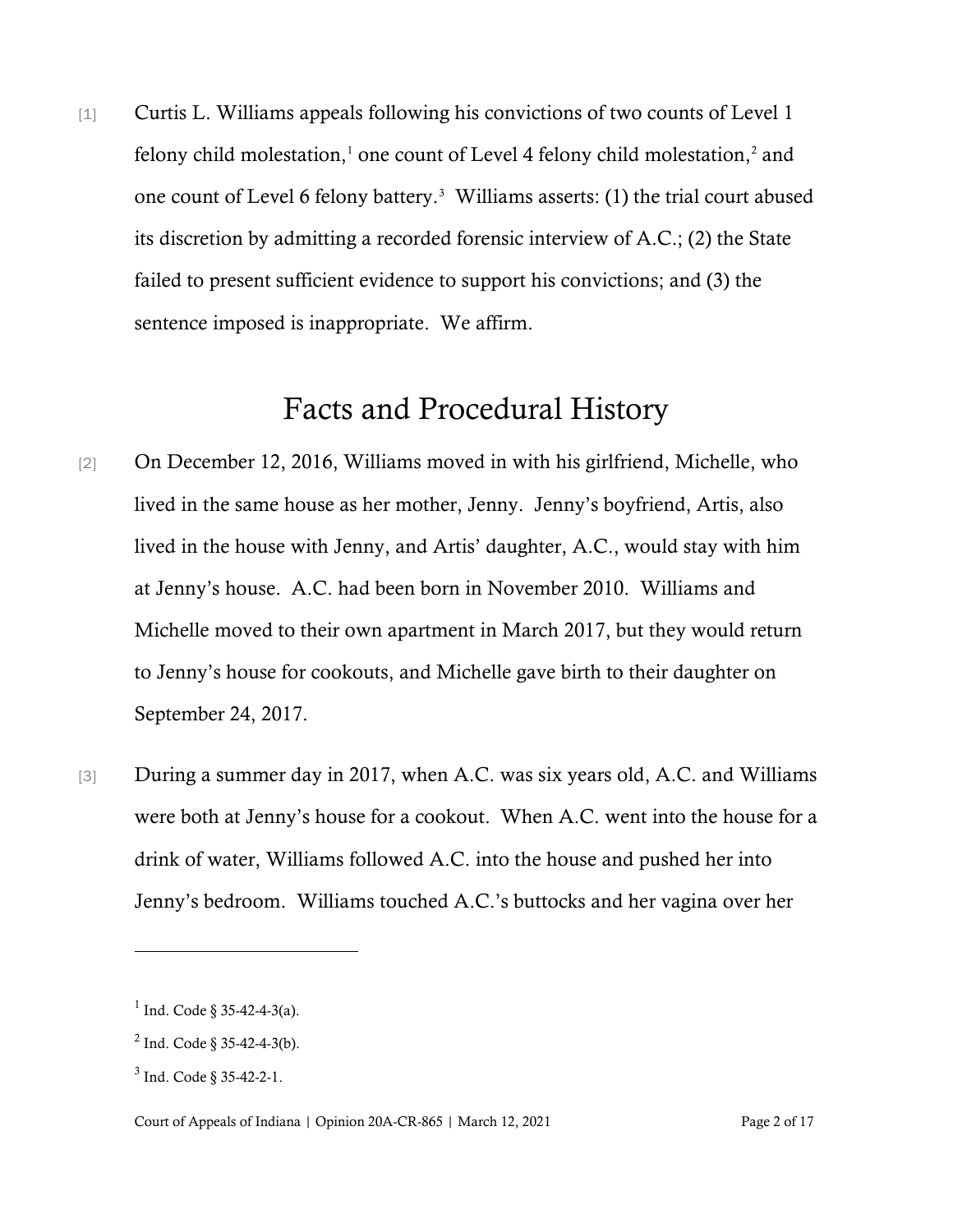clothes with his hands, and he pulled her legs apart roughly. Williams threatened to hurt A.C. if she told anyone what happened.

- [4] On a second day, A.C. and Williams again were alone in Jenny's bedroom. Williams took off A.C.'s pants and panties, and he kissed her on her lips, neck, chest, arms, and buttocks. Williams touched A.C.'s bare buttocks on the skin with his hand and put his lips on her vagina. Williams pushed A.C.'s head down and made her kiss his belly button and his legs. Williams then put a lotion-like substance on his penis and put his penis in A.C.'s vagina. Williams also put his penis inside A.C.'s mouth and inside her buttocks. Williams told A.C. that he would kill her if she told anyone.
- [5] On a third occasion that occurred after September 2017, A.C. was dropped off at the residence where Williams lived with Michelle to see their baby. Michelle was not home. Williams pulled A.C.'s hair, touched her feet and legs, and penetrated her vagina with his penis.
- [6] In November of 2017, Artis' half-brother, Antoine, was at the birthday party for A.C. at Chuck E. Cheese because Antoine's daughter, B., was celebrating her birthday at the same time in a combined party. Antoine had known Williams most of his life from family gatherings on the side of his family that did not include Artis, and Antoine took note at the party that Williams pinned<sup>[4](#page-2-0)</sup> "a lot

<span id="page-2-0"></span> $4$  A.C.'s family had a birthday party tradition of placing a clip on the shirt of person celebrating a birthday so that family members could clip cash to the person as a birthday present.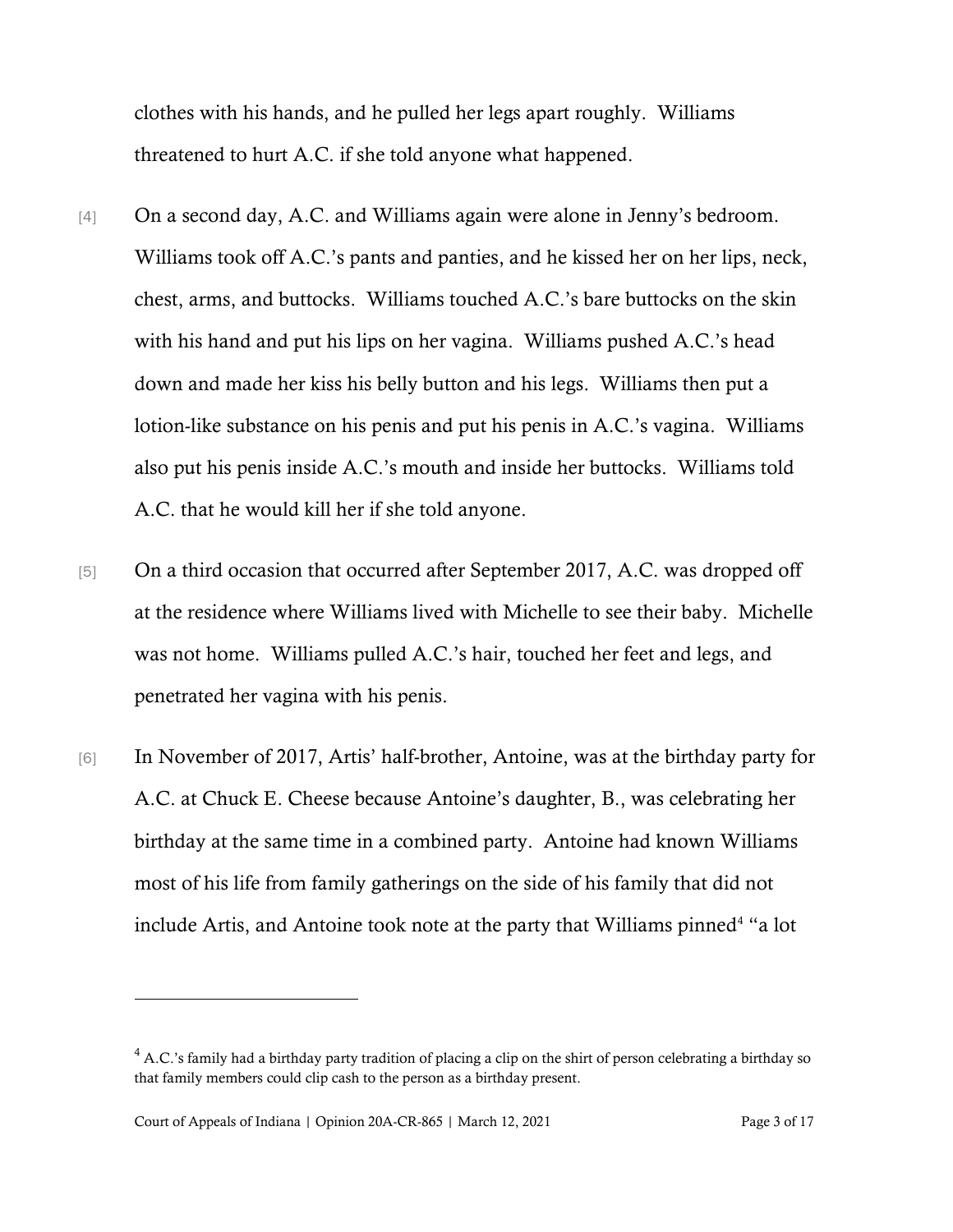of money" on A.C., but Williams did not pin any money on his daughter. (Tr. Vol. 3 at 24.) This upset Antoine enough that he mentioned it to his wife and to Artis.

- [7] Artis and Jenny stopped dating in July 2018, and Artis moved out of Jenny's house. On July 23, 2018, A.C. and her sister, K.S., were staying with a relative, Katherine. A.C. and K.S. were discussing their birthdays, and K.S. mentioned that A.C. received "a lot of dollars" on her birthday. (Tr. Vol. 2 at 164.) Katherine asked A.C. why she would receive a lot of money, and A.C. said the husband of Jenny's daughter "likes me, he likes to touch my butt." (*Id*. at 166.) A.C. also told Katherine that he also touched her vagina and that he had threatened her and told her she was not allowed to tell anyone. A.C. was very nervous and explained the man was the husband of Jenny's daughter and "they have a baby girl[.]" (*Id*. at 167.) Katherine explained to A.C. that she needed to tell her mother what was happening, so they called A.C.'s mother, Kala. During the phone call, A.C. was "very upset and she cried." (*Id*. at 168.)
- [8] Kala did not know at first who A.C. meant, but she determined it was Williams because she remembered seeing a picture of him with his baby daughter at A.C.'s birthday party. Kala called A.C.'s father, Artis, and she called the police. The next morning, Kala picked up A.C. and K.S. from Katherine. On August 2, 2018, Lorrie Freiburger, a trained forensic interviewer, interviewed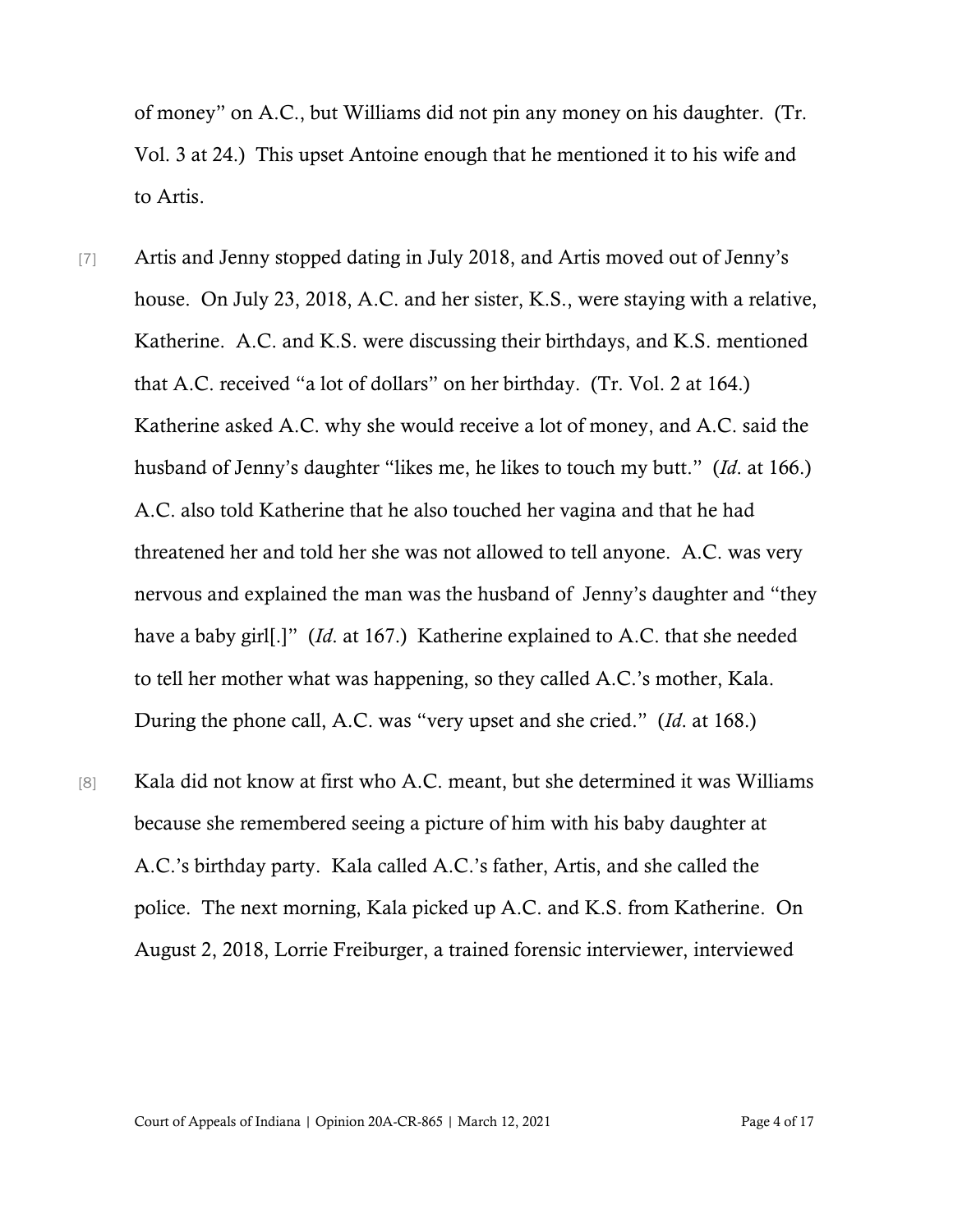A.C. at the Dr. Bill Lewis Center for Children<sup>[5](#page-4-0)</sup> and Angela Mellon, a sexual assault nurse examiner, performed a medical forensic exam on A.C. at the Fort Wayne Sexual Assault Treatment Center. A.C. reported to Frieburger and Mellon the incidents of abuse outlined above.

- [9] On November 6, 2018, the State charged Williams with five crimes: (1) Level 1 felony child molesting based on Williams having sexual intercourse with A.C., (2) Level 1 felony child molesting based on Williams engaging in other sexual conduct with A.C., (3) Level 4 felony child molesting based on Williams performing or submitting to fondling or touching with A.C., (4) Level 6 felony dissemination of matter harmful to minors,<sup>[6](#page-4-1)</sup> and (5) Level 6 felony battery of a child under age 14. At Williams' initial hearing, the trial court entered a no contact order prohibiting Williams from having contact with A.C.
- [10] The State filed notice of its intent to use statements of a protected person as defined under Indiana Code section 35-37-4-6. The court held a hearing on the State's intent to use statements of a protected person, and the court thereafter entered an order finding A.C.'s statements admissible. A jury found Williams not guilty of Level 6 felony dissemination of matter harmful to minors and guilty of the remaining four charges. After a sentencing hearing, the court sentenced Williams to 50 years for each of the Level 1 felonies, 12 years for the

<span id="page-4-1"></span><span id="page-4-0"></span><sup>5</sup> This facility is also called the "Child Advocacy Center" or the "CAC[.]" (Tr. Vol. 2 at 207.)  $6$  Ind. Code § 35-49-3-3.

Court of Appeals of Indiana | Opinion 20A-CR-865 | March 12, 2021 Page 5 of 17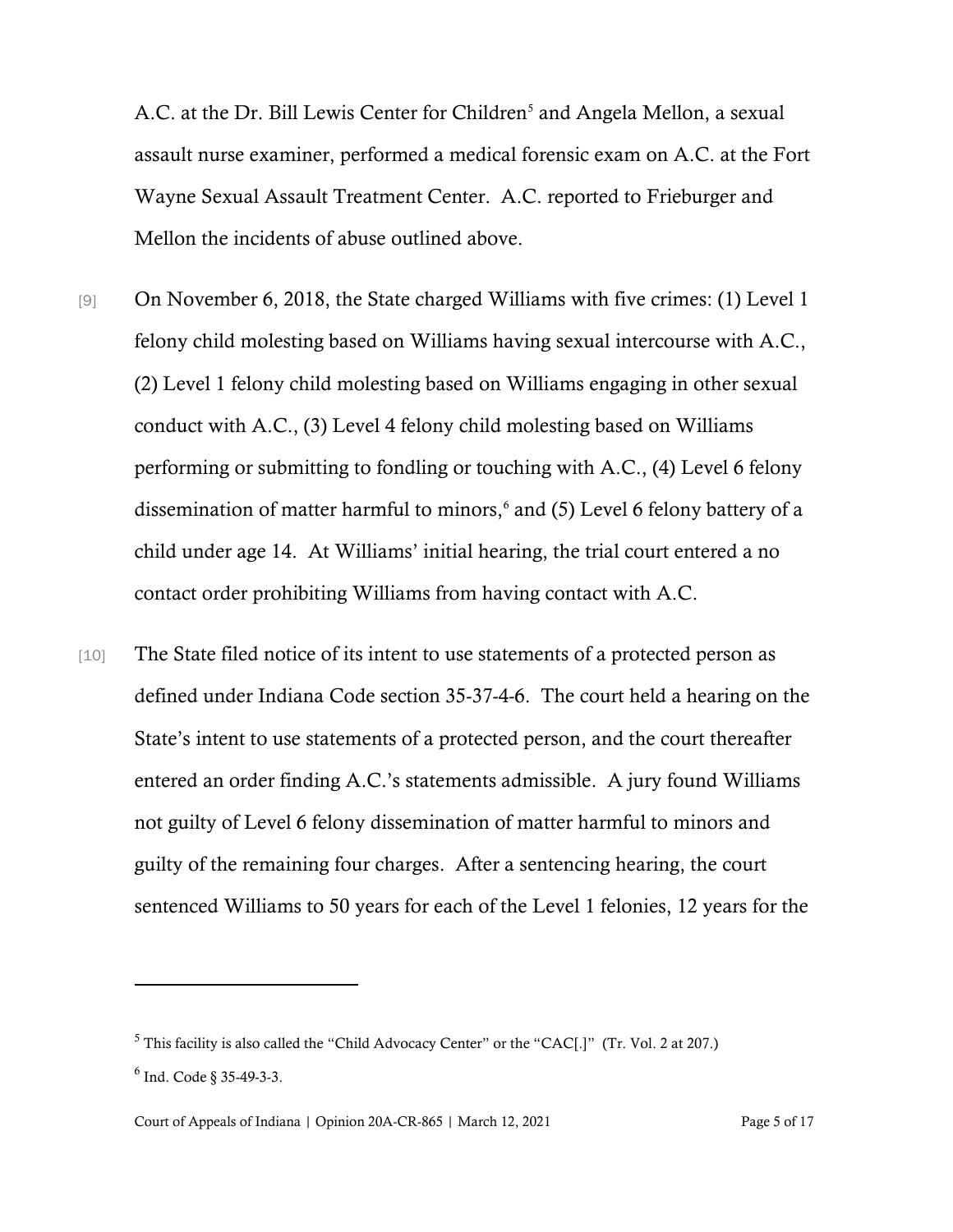Level 4 felony, and 2.5 years for the Level 6 felony, and the court ordered all sentences served consecutively, for an aggregate sentence of 114.5 years.<sup>[7](#page-5-0)</sup>

## Discussion and Decision

### *1. Admission of Evidence*

- [11] Williams asserts the court abused its discretion by admitting into evidence an out-of-court interview of A.C. Trial courts have broad discretion to admit or exclude evidence. *Johnson v. State*, 157 N.E.3d 1199, 1203 (Ind. 2020). "Ordinarily, we review evidentiary rulings for an abuse of discretion and reverse only when admission is clearly against the logic and effect of the fact and circumstances." *Id*.
- [12] Indiana has a "protected person statute" ("PPS"), Indiana Code section 35-37-4-6, that "governs the admissibility at trial of prior statements by protected persons in certain circumstances." *Reynolds v. State*, 142 N.E.3d 928, 939 (Ind. Ct. App. 2020), *trans. denied*. Those circumstances include "a criminal action[,]" Ind. Code  $\S 35-37-4-6(a)$ , in which "a child who is less than fourteen (14) years of age[,]" Ind. Code  $\S 35-37-4-6(c)(1)$ , is alleged to be the victim of a sex crime as defined in Indiana Code chapter 35-42-4. Ind. Code § 35-37-4-

<span id="page-5-0"></span> $\frac{7}{10}$  Williams filed a motion to correct errors that alleged error based on the trial court's failure to permit Williams to complete A.C.'s deposition, the trial court's alleged displays of bias against Williams during trial, the trial court's failure to permit the jury to inspect the size of Williams' penis, the trial court's failure to enforce the separation of witnesses, and the trial court's failure to advise Williams of the "restricted Credit Time Felon Statute." (Appellant's App. Vol. 3 at 4.) After a hearing, the trial court denied that motion, and Williams has not raised any of those allegations on appeal.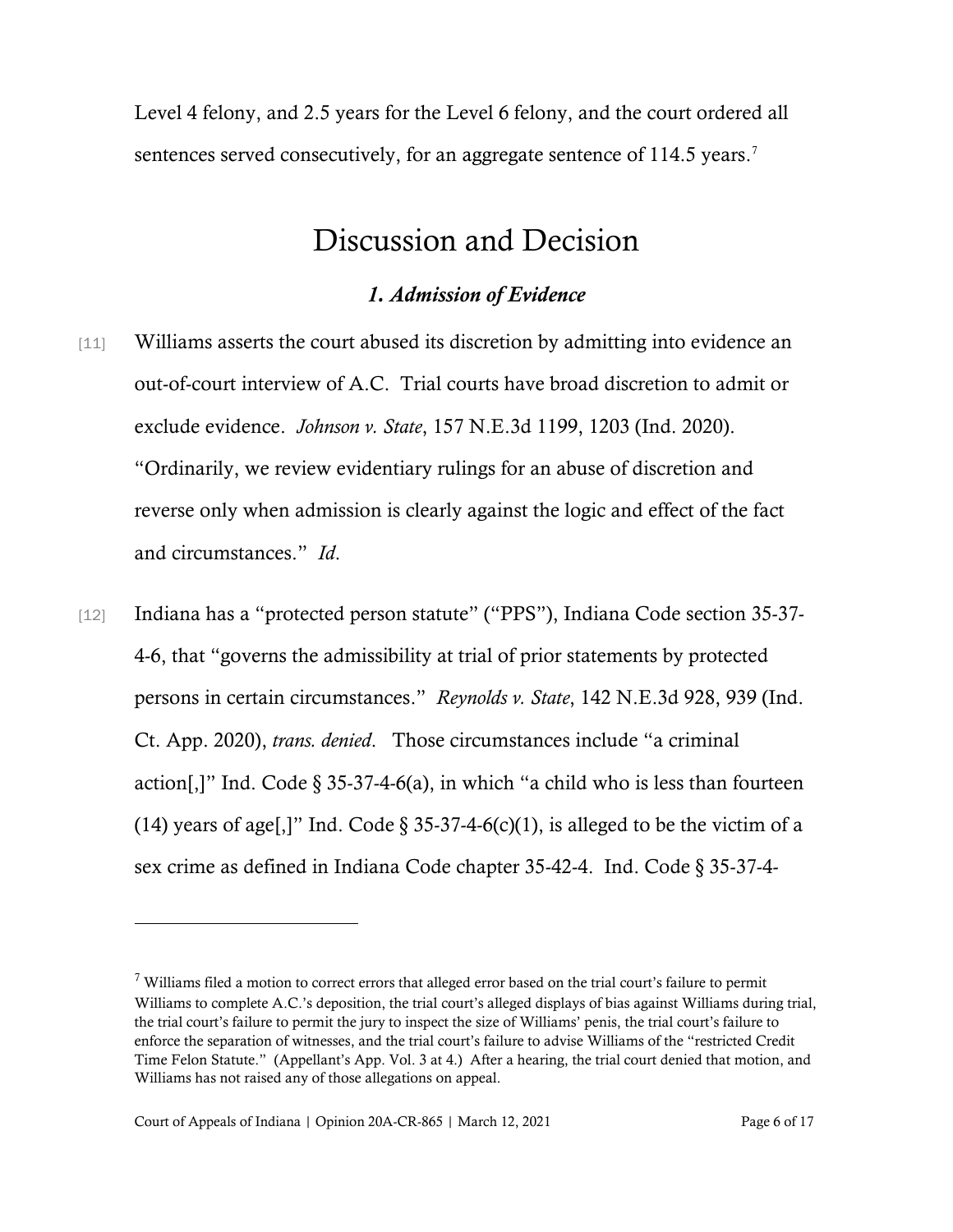6(a)(1). Because Williams was alleged to have committed two sex crimes

defined in chapter 35-42-4 against A.C. when she was less than eight years old,

the PPS governs the admissibility of statements A.C. made prior to trial.

[13] Subsection (d) of the PPS provides:

(d) A statement or videotape that:

(1) is made by a person who at the time of trial is a protected person;

(2) concerns an act that is a material element of an offense listed in subsection (a) or (b) that was allegedly committed against the person; and

(3) is not otherwise admissible in evidence;

is admissible in evidence in a criminal action for an offense listed in subsection (a) or (b) if the requirements of subsection (e) are met.

Ind. Code  $\S 35-37-4-6(d)$ . Subsection (e) provides:

(e) A statement or videotape described in subsection (d) is admissible in evidence in a criminal action listed in subsection (a) or (b) if, after notice to the defendant of a hearing and of the defendant's right to be present, all of the following conditions are met:

(1) The court finds, in a hearing:

(A) conducted outside the presence of the jury; and

(B) attended by the protected person in person or by using closed circuit television testimony as described in section 8(f) and 8(g) of this chapter;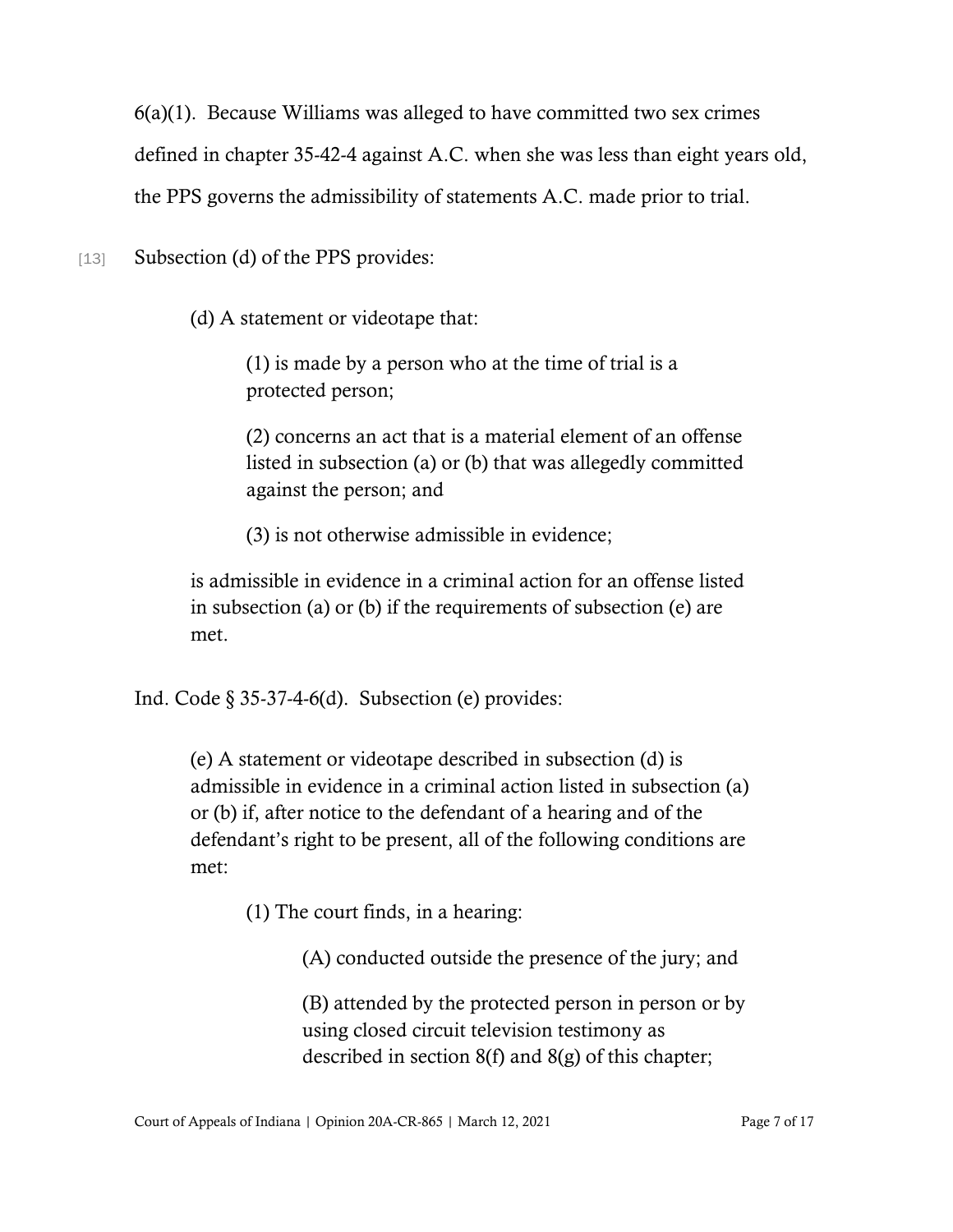that the time, content, and circumstances of the statement or videotape provide sufficient indications of reliability.

(2) The protected person:

(A) testifies at the trial; or

(B) is found by the court to be unavailable as a witness for one (1) of the following reasons:

> (i) From the testimony of a psychiatrist, physician, or psychologist, and other evidence, if any, the court finds that the protected person's testifying in the physical presence of the defendant will cause the protected person to suffer serious emotional distress such that the protected person cannot reasonably communicate.

(ii) The protected person cannot participate in the trial for medical reasons.

(iii) The court has determined that the protected person is incapable of understanding the nature and obligation of an oath.

Ind. Code § 35-37-4-6(d).

[14] Herein, the State filed notice of its intent to introduce out-of-court statements made by A.C., and the court held the statutorily required hearing. After the hearing, the trial court entered an order that provided:

> The Court, having had this matter under advisement following a hearing conducted on 2-22-19, now finds the evidence material and relevant, that it concerns material elements of the crime charged, that the protected person was available for cross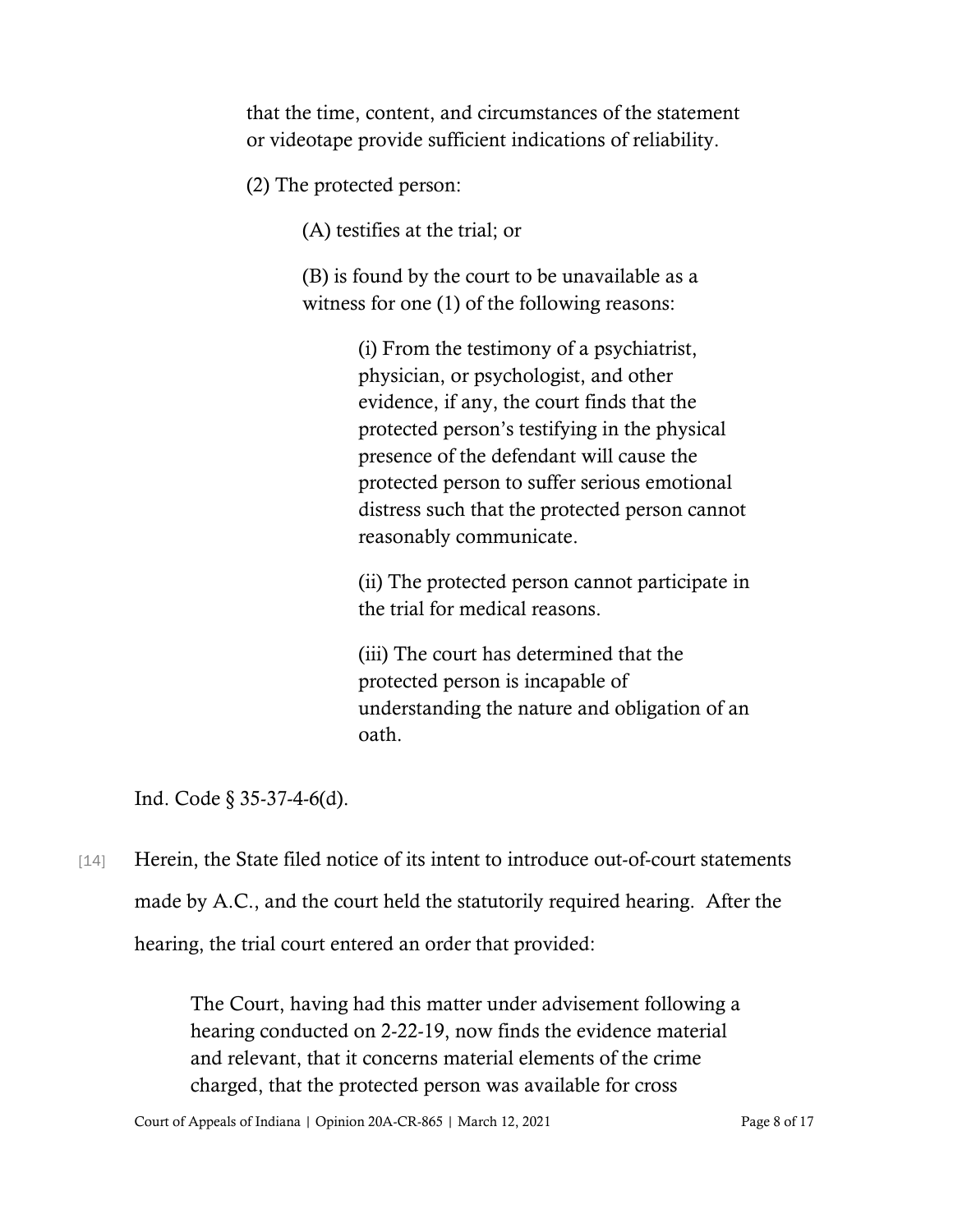examination, and that the statements are reliable. The Court finds the probative value of the evidence is not substantially outweighed by its prejudicial impact and is admissible.

(Appellant's App. Vol. 2 at 62.)

- [15] A.C. appeared at trial and answered preliminary questions about the difference between the truth and a lie and about the fact that she had been honest when she talked to Katherine, Freiburger, and Mellon about what happened. However, when the prosecutor asked A.C. what she told Freiburger, A.C. refused to talk about what happened because she had already talked to Freiburger and Mellon. The prosecutor stopped asking questions of A.C. and instead, during Freiburger's testimony, offered into evidence the videotape of Freiburger's interview with A.C. Williams objected to the introduction of the videotape as A.C. had appeared but not testified to the facts, which made the introduction of the video "not . . . fair and just." (Tr. Vol. II at 219-220.) The trial court overruled Williams' objection and admitted the video.
- [16] On appeal, Williams asserts the admission of the video was an abuse of the trial court's discretion because the admission violated the Indiana Supreme Court's pronouncement in *Tyler v. State*, 903 N.E.2d 463 (Ind. 2009). There, five children testified at trial about a series of sexual acts involving Tyler, and then videotaped interviews of three of those children also were admitted into evidence. Tyler appealed his convictions and challenged the introduction of the PPS videotaped interviews when the children also testified live. The Supreme Court explained the PPS "should be used only when necessary to further its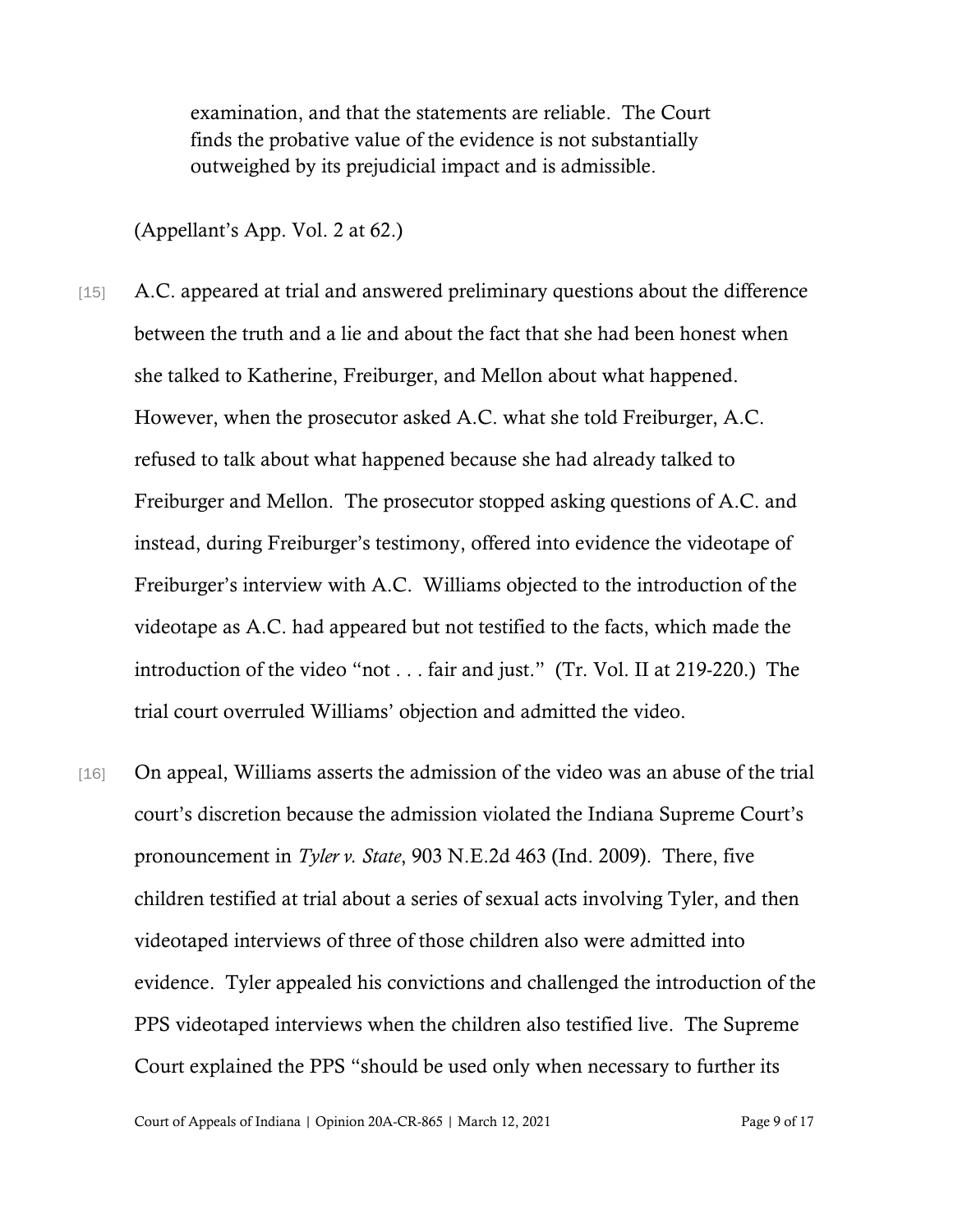basic purpose of avoiding further injury to the protected person." 903 N.E.2d at 466. If a protected person is able "to testify in open court without serious emotional distress," *id*. at 467, then admitting the earlier statement pursuant to the PPS "does not serve the statutory purpose of protecting the child from the burden of testifying." *Id*. Furthermore, the court noted, admission of videotaped statements that are consistent with a witness's live testimony "can be unfairly prejudicial" due to repetition of the testimony. *Id*. The Supreme Court then held:

[I]f the statements are consistent and both are otherwise admissible, testimony of a protected person may be presented in open court or by prerecorded statement through the PPS, but not both except as authorized under the Rules of Evidence. If the person is able to testify live without serious emotional distress . . . that is clearly preferable.

*Id*.

[17] Here, the State attempted to have A.C. testify live, but she refused to talk about what Williams had done to her because she had already told Freiburger and Mellon. Thus A.C. did not testify live to the facts underlying the charges against Williams, which eliminates the concern expressed in *Tyler* about repetition of testimony from a live witness and a videotaped statement. In addition, the State attempted to take the "clearly preferable" path of having A.C. testify live, but she refused to talk about the molestations while on the stand. *Tyler* does not dictate what should happen in this circumstance. Given that the purpose of the PPS is to protect the witness from further injury by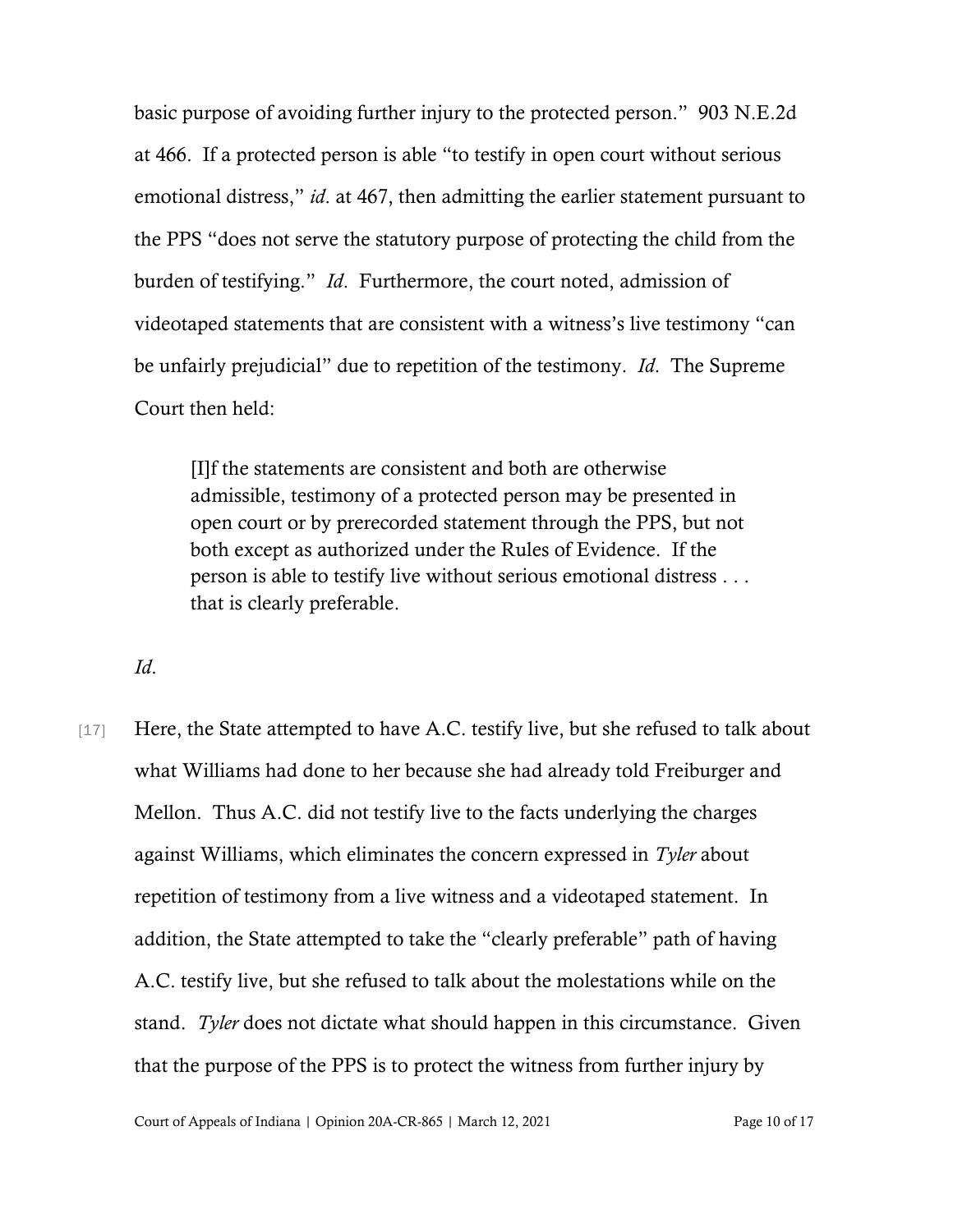excusing the witness from testifying live, the purpose of the statute is served by allowing the State to forego further questioning of A.C. in the courtroom. In such a circumstance, we find no abuse of discretion in the trial court's admission of A.C.'s videotaped statement, which the court had already deemed admissible under the statutory requirements. *See*, *e.g*., *A.R.M. v. State*, 968 N.E.2d 820, 826-27 (Ind. Ct. App. 2012) (trial court did not abuse its discretion in admitting videotaped statement; victim's "inability to recall the incident does not change the fact that he testified").

### *2. Sufficiency of Evidence*

[18] Williams alleges the State's evidence was insufficient to prove he committed the crimes of which he was convicted. We review allegations of insufficient evidence under a well-settled standard:

> Sufficiency-of-the-evidence claims . . . warrant a deferential standard, in which we neither reweigh the evidence nor judge witness credibility. Rather we consider only the evidence supporting the judgment and any reasonable inferences drawn from that evidence. We will affirm a conviction if there is substantial evidence of probative value that would lead a reasonable trier of fact to conclude that the defendant was guilty beyond a reasonable doubt.

*Powell v. State*, 151 N.E.3d 256, 262-63 (Ind. 2020) (internal citations omitted).

[19] More specifically, Williams argues all of his convictions should be overturned because A.C.'s statements in the recorded interview with Freiburger were incredibly dubious. "Under the incredible dubiosity rule, a court will impinge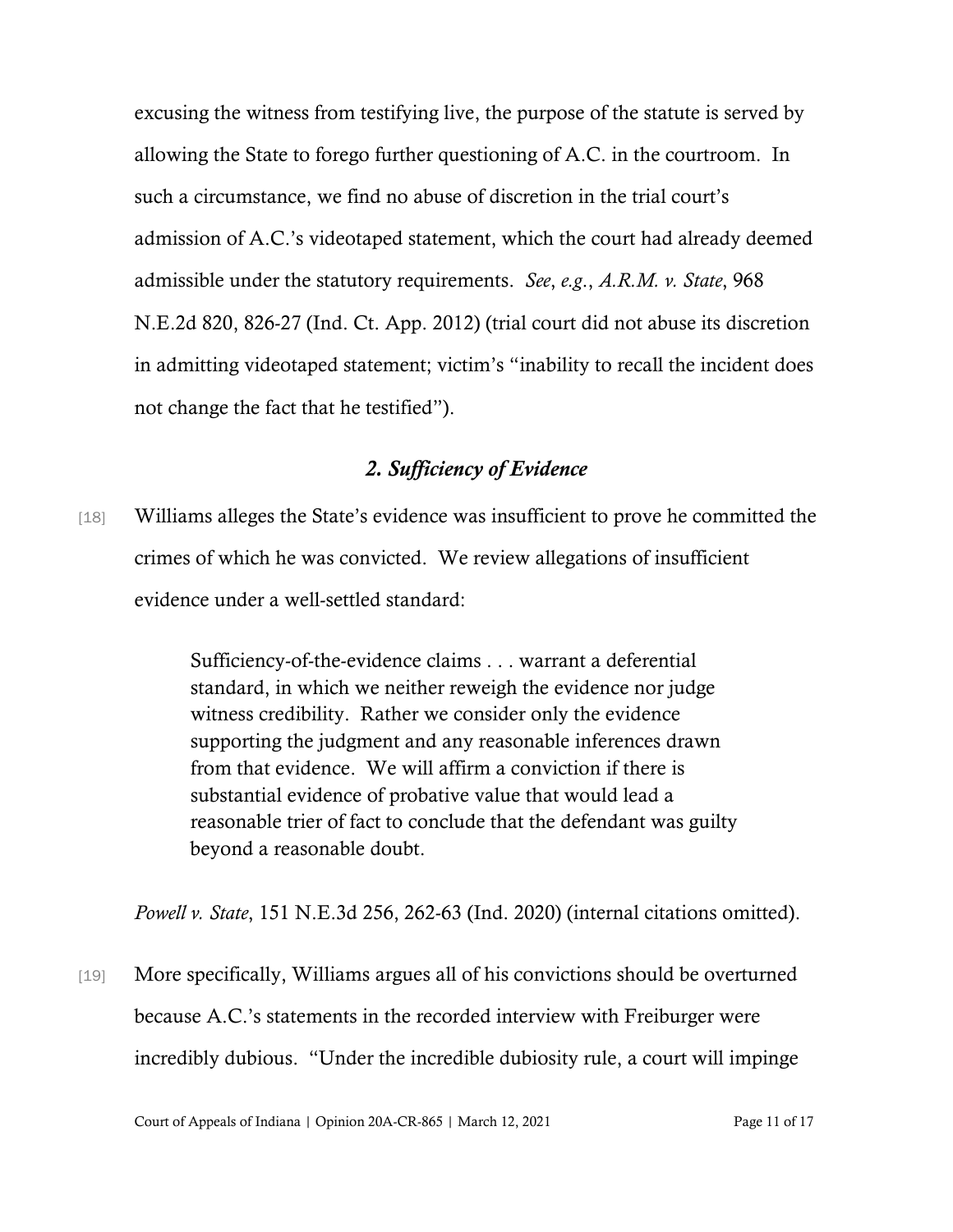upon the jury's responsibility to judge the credibility of witnesses only when confronted with inherently improbable testimony or coerced, equivocal, wholly uncorroborated testimony of incredible dubiosity." *Tillman v. State*, 642 N.E.2d 221, 223 (Ind. 1994). "Application of this rule is limited to cases . . . where a sole witness presents inherently contradictory testimony [that] is equivocal or the result of coercion and there is a complete lack of circumstantial evidence of the appellant's guilt." *Id*.

- [20] Williams is unable to meet this high standard for dubiosity. There is no evidence suggesting A.C.'s statements were coerced. She cannot be described as equivocal about what happened. Nor were her statements inherently improbable. There may have been confusion in A.C.'s statements with regard to when, within the charged time period, the crimes occurred, but there was no confusion about what happened or the fact of its happening. As the State is not required to pinpoint the exact date of commission when the crime alleged is child molesting, *Hamilton v. State*, 159 N.E.3d 998, 1000 n.4 (Ind. Ct. App. 2020), we decline to hold A.C.'s testimony was incredibly dubious based on her confusion about when precisely these crimes occurred while she was six years old or seven years old. *See*, *e.g*., *Reynolds v. State*, 142 N.E.3d 928, 943 (Ind. Ct. App. 2020) (holding statements by child were not incredibly dubious), *trans. denied*.
- Court of Appeals of Indiana | Opinion 20A-CR-865 | March 12, 2021 Page 12 of 17 [21] Angela Mellon, the sexual assault nurse examiner who examined A.C. at the Fort Wayne Sexual Assault Treatment Center, explained that to examine for possible damage to A.C.'s anal folds, Mellon had A.C. get on "all fours" on the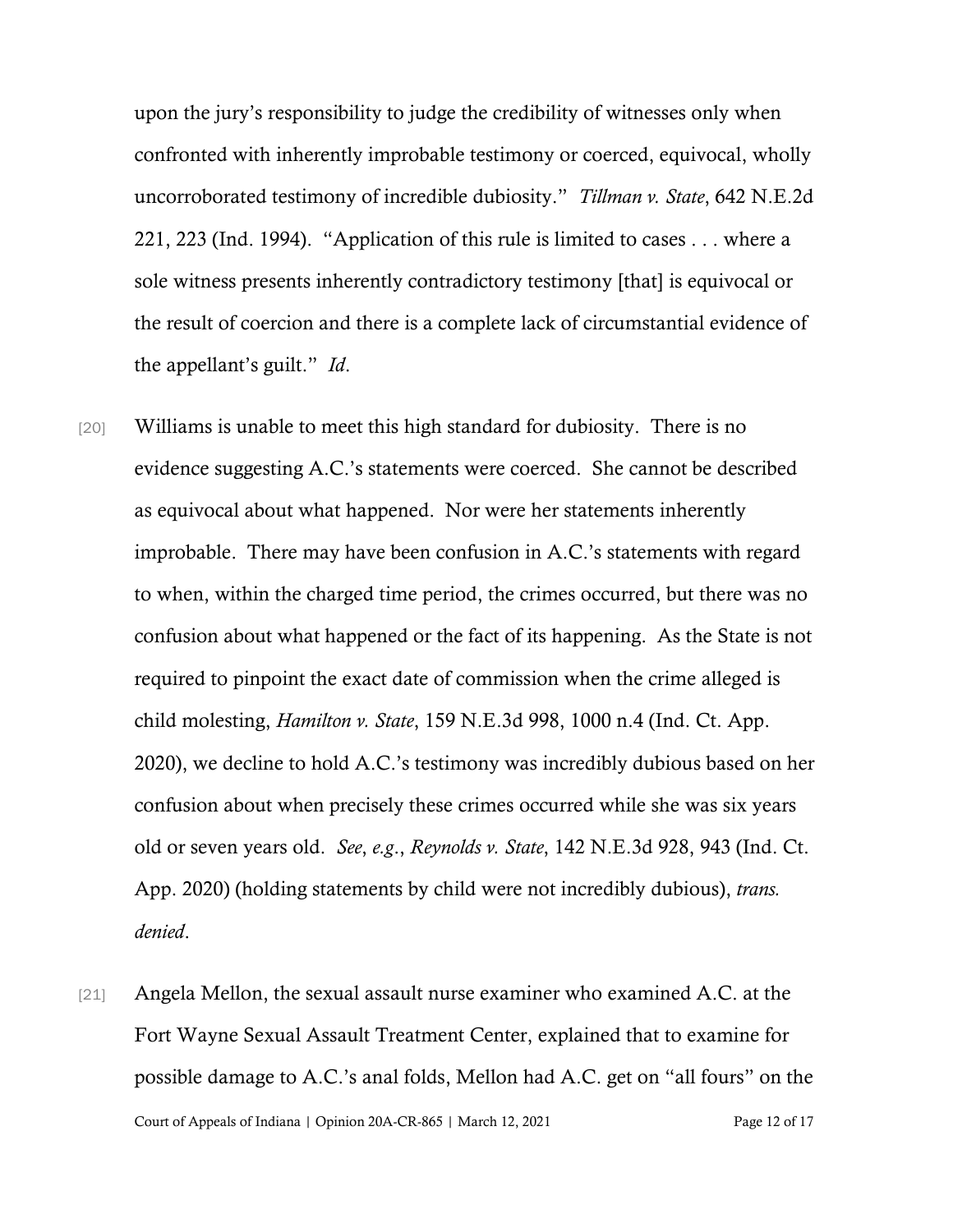examination table. (Tr. Vol. 3 at 71.) Mellon then testified, without objection, that A.C. "started trembling and said that that was the position that she was in when the anal penetration occurred." (*Id*.) Mellon also testified that one indicator that a child could have been penetrated is if the child describes "a history of bleeding" from the area or a burning sensation when urinating. (*Id*. at 63.) Mellon's report from her examination contains the following notes taken by Mellon in the patient history section:

He put his pee-pee in my private. Something was on it like lotion. He said "Shut up or I'll hurt you." When asked how it made her private feel, child stated "it hurt." It burned to pee. When asked if she saw anything on the toilet paper, child made a small circle with her hand and said "This much blood."He put his pee-pee in my mouth too and something in my butt. It tickles, it was red in a bottle. It was the same with my private, the lotion. He put his pee-pee in my butt. It hurt. The last time Michelle dropped me off to see the baby, she left. He forced me in the bedroom. He did all the same things that he did the third time. . . . Last year he kicked me in my private by the bathroom at Chuck [E]. Cheese because he thought I was gonna tell. I was scared.

(Ex. Vol. at 29.) That report from Mellon supports all four of Williams' convictions, as it demonstrates battery and all three forms of charged sexual contact. Contrary to Williams' assertion, the evidence was sufficient. *See*, *e.g*., *Reynolds*, 142 N.E.3d at 944 (holding child's testimony to elements sufficient to support convictions).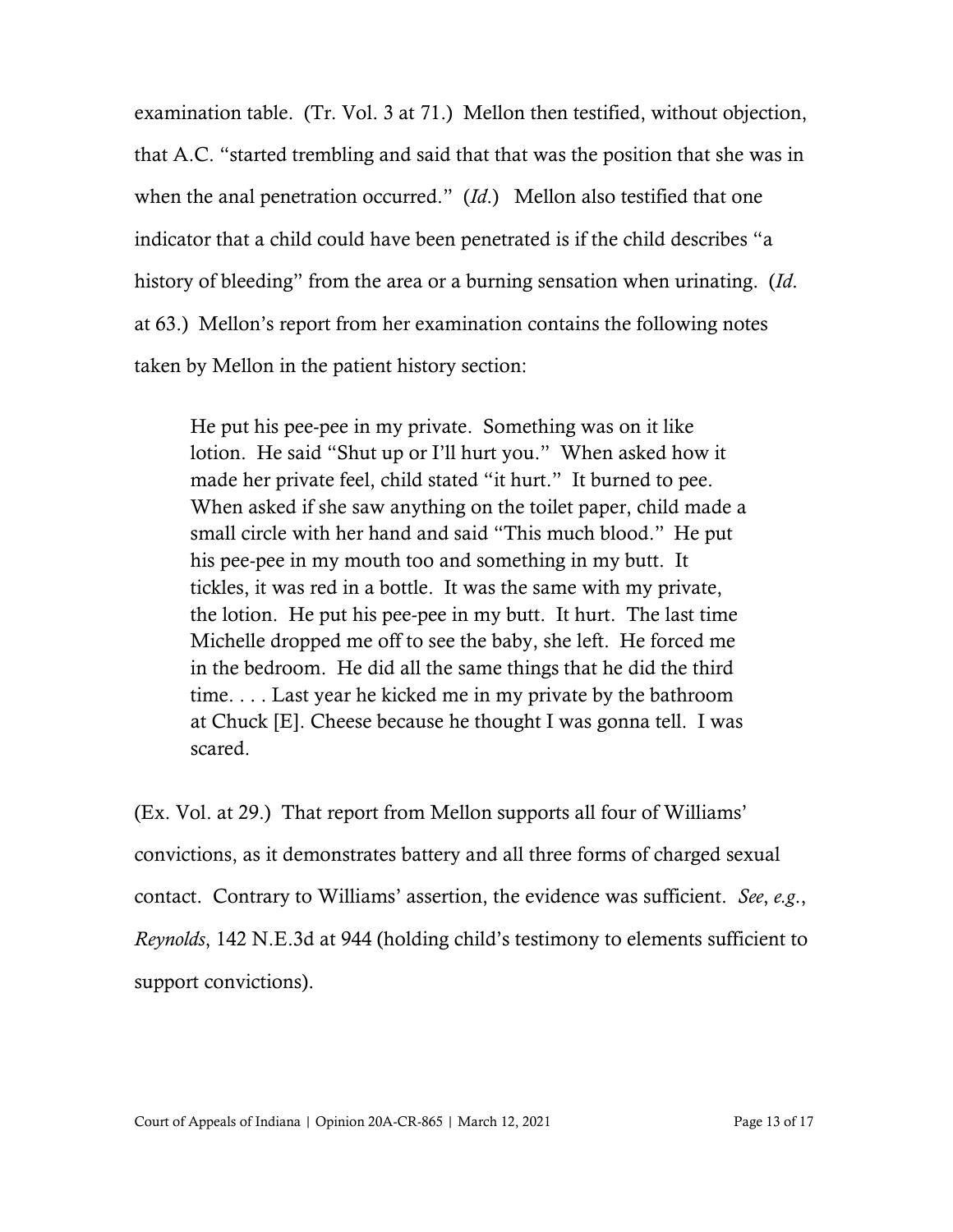### *3. Inappropriateness of Sentence*

- [22] Williams argues his sentence of 114.5 years is inappropriate. We may revise a sentence if it "is inappropriate in light of the nature of the offense and the character of the offender." *Williams v. State*, 891 N.E.2d 621, 633 (Ind. Ct. App. 2008) (citing Ind. Appellate Rule 7(B)). We consider the aggravators and mitigators found by the trial court and also any other factors appearing in the record. *Baumholser v. State*, 62 N.E.3d 411, 417 (Ind. Ct. App. 2016), *trans. denied*. Our determination of appropriateness "turns on our sense of the culpability of the defendant, the severity of the crime, the damage done to others, and myriad other factors that come to light in a given case." *Cardwell v. State,* 895 N.E.2d 1219, 1224 (Ind. 2008). The appellant must demonstrate his sentence is inappropriate. *Baumholser*, 62 N.E.3d at 418.
- [23] When considering the nature of the offense, the advisory sentence is the starting point to determine the appropriateness of a sentence. *Anglemyer v. State*, 868 N.E.2d 482, 494 (Ind. 2007), *clarified on reh'g* 875 N.E.2d 218 (Ind. 2007). Williams received fifty-year sentences for each of his Level 1 felony convictions, which is the maximum sentence available for a Level 1 felony. *See* Ind. Code § 35-50-2-4(c) ("A person who commits a Level 1 felony child molesting offense . . . shall be imprisoned for a fixed term of between twenty (20) and fifty (50) years, with the advisory sentence being thirty (30) years."). Williams received a twelve-year sentence for his Level 4 felony child molesting conviction, which is the maximum. *See* Ind. Code § 35-50-2-5.5 ("A person who commits a Level 4 felony shall be imprisoned for a fixed term of between two (2) and twelve (12)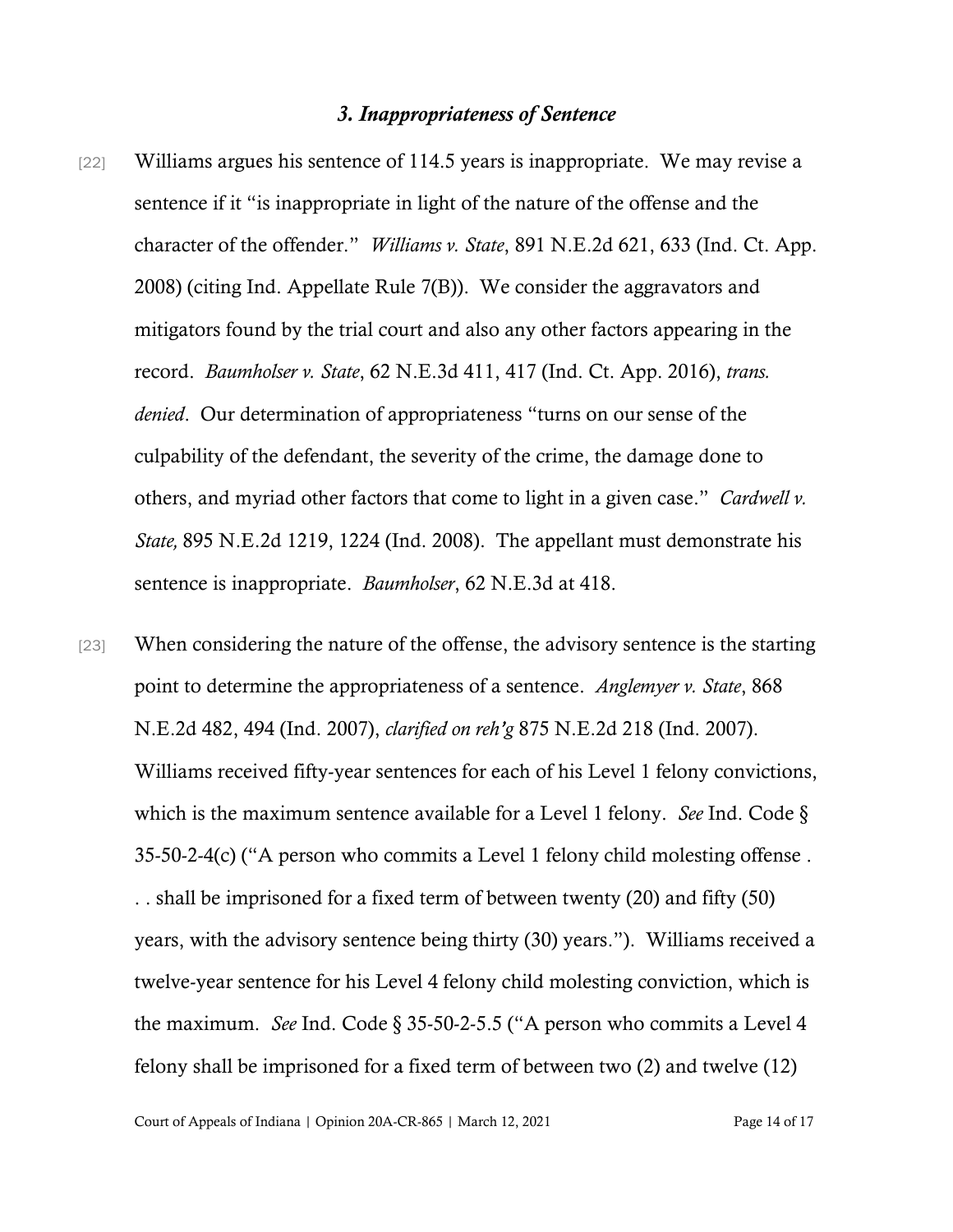years, with the advisory sentence being six (6) years."). Finally, Williams received a 2.5-year sentence for his Level 6 felony conviction, which is the maximum sentence that could be imposed for a Level 6 felony. *See* Ind. Code § 35-50-2-7 ("A person who commits a Level 6 felony . . . shall be imprisoned for a fixed term of between six (6) months and two and one-half  $(2 \frac{1}{2})$  years, with the advisory sentence being (1) one year."). The trial court ordered Williams to serve all of his sentences consecutively, for a sentence of 114.5 years, which Williams notes is much longer than the 67-year sentence that would have been produced by ordering him to serve consecutive advisory sentences for all four crimes.

- [24] As the State notes, Williams has not attempted to assert his sentence is inappropriate for his crimes. (State's Br. at 35 (citing Appellant's Br. at 27-31).) Nor would such argument have been successful with us, as Williams repeatedly molested A.C. when she was six and seven years old and while he was in a position of trust because he had lived in the same household or because A.C. had been placed in his care. During the molestations, Williams also threatened to harm A.C. if she told anyone what was happening. Then, when Williams feared A.C. was going to tell others what he had done, he kicked her in the groin at her birthday party.
- [25] When considering the character of the offender, one relevant fact is the defendant's criminal history. *Rutherford v. State*, 866 N.E.2d 867, 874 (Ind. Ct. App. 2007). The significance of a criminal history in assessing a defendant's character varies based on the gravity, nature, and number of prior offenses in

Court of Appeals of Indiana | Opinion 20A-CR-865 | March 12, 2021 Page 15 of 17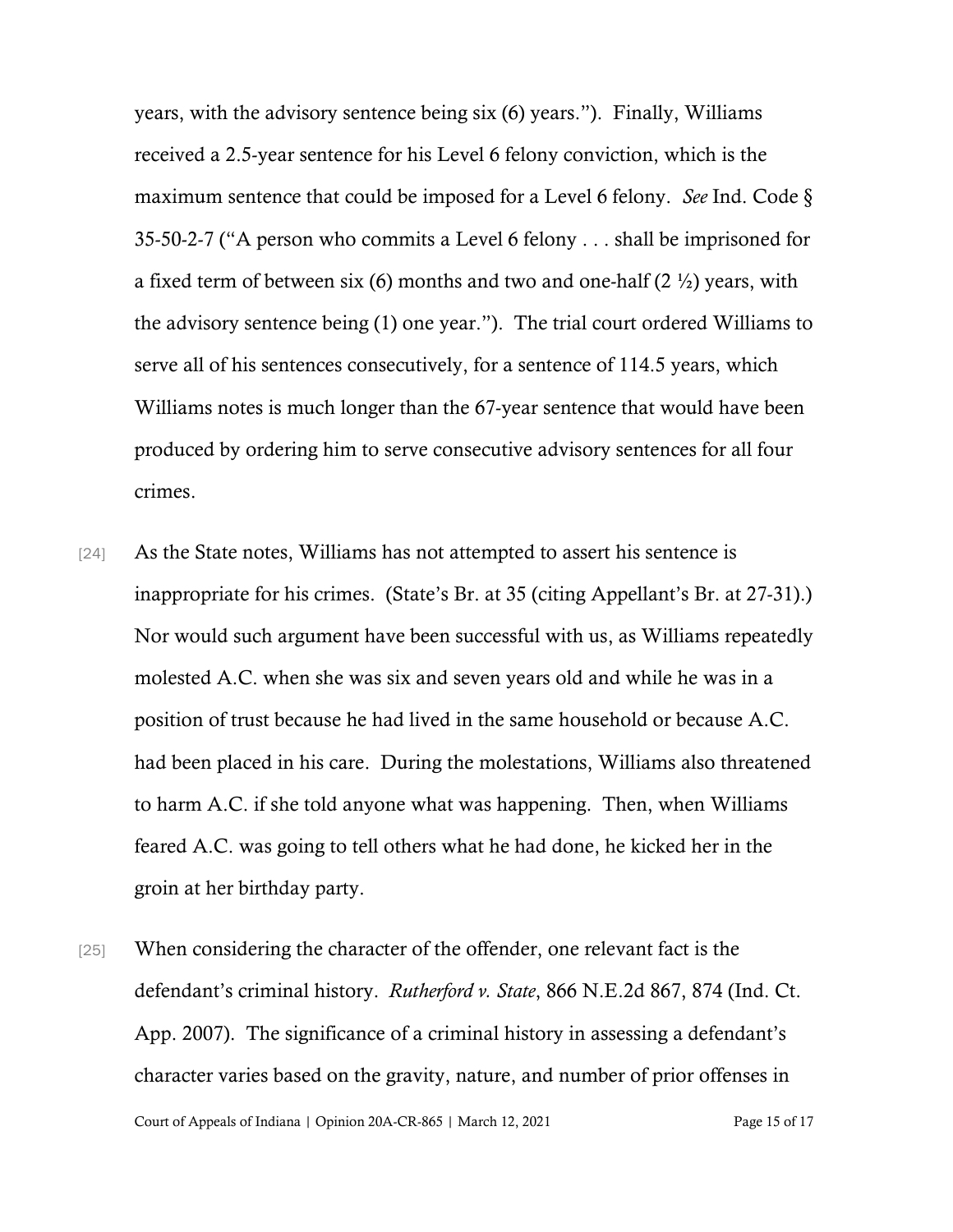relation to the current offense. *Id*. Williams' criminal history includes adjudications as a juvenile delinquent for acts that if committed by an adult would be disorderly conduct, false informing, and battery. As an adult, Williams had been convicted of misdemeanor possession of marijuana, hash oil, hashish, salvia, or synthetic cannabinoid; Class B felony criminal confinement while armed with a deadly weapon and causing serious bodily injury to another on an aircraft; and Level 4 felony unlawful possession of a firearm by a serious violent felon. Williams was on probation for the criminal confinement felony when he committed the present offenses, and his possession of a firearm crime occurred on the day Williams was arrested for the present offenses.

[26] To assert his sentence is inappropriate for his character, Williams notes multiple witnesses testified on his behalf at the sentencing hearing to attest to his innocence and to his being "hardworking, honest, respectful, fair and loyal." (Appellant's Br. at 29.) However, as the State notes, Williams may be hard working, but he nevertheless is in arrears on child support to the only of his three children for whom a court-ordered child support obligation exists. In addition, Williams' alleged honesty is undermined by his true finding for false informing, and his allegedly being respectful and fair are undermined by his convictions of criminal confinement, battery, and disorderly conduct. Contrary to Williams' assertions, his sentence is not inappropriate based on his character and offenses. *See*, *e.g.*, *Ludack v. State*, 967 N.E.2d 41, 49 (Ind. Ct. App. 2012)